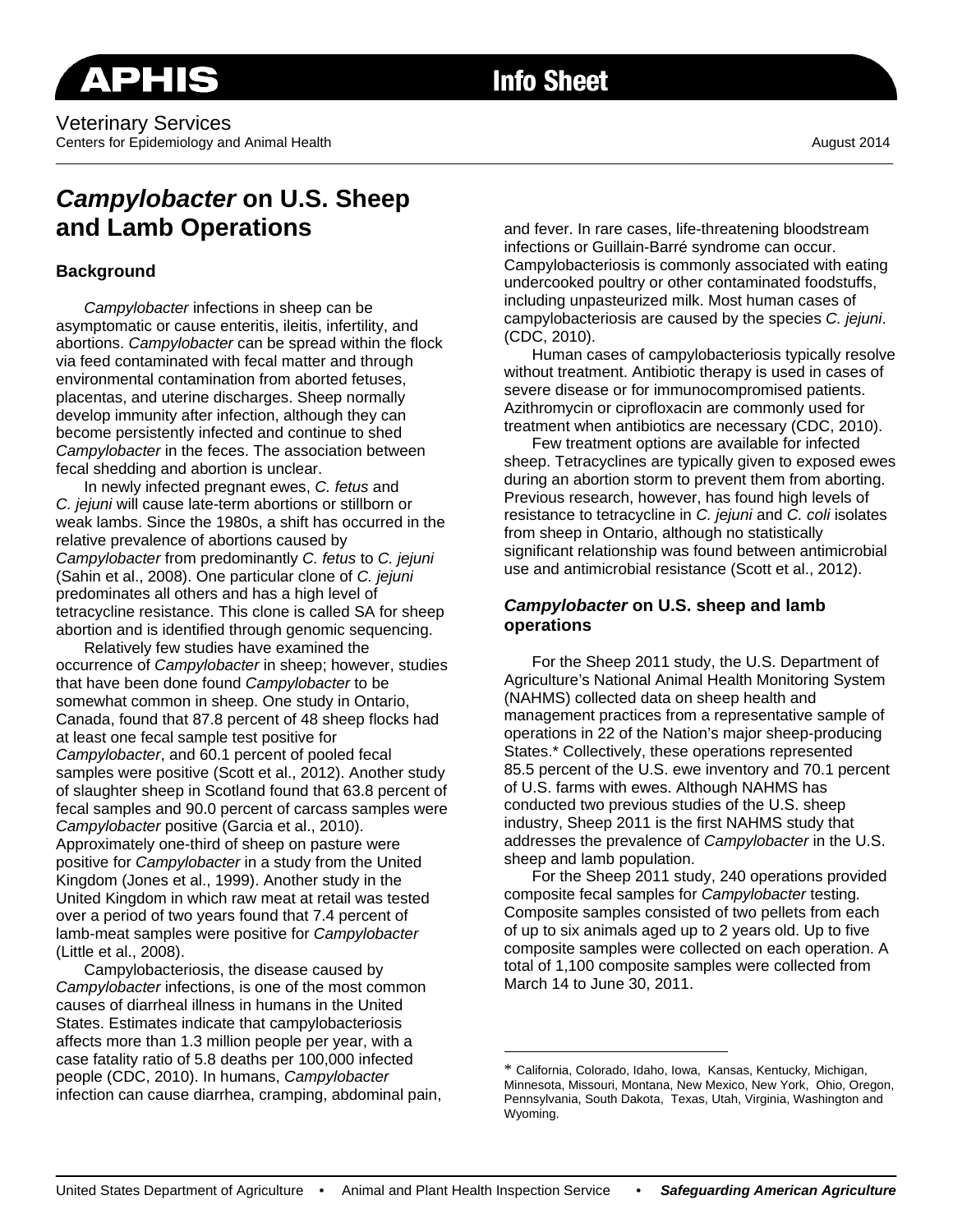In addition to composite samples, 93 of the 240 operations provided fecal samples from individual animals aged up to 2 years old. Individual-animal samples consisted of up to four fecal pellets collected directly from the rectum of each animal tested. For the 93 operations that submitted individual-animal samples, up to 15 fecal samples from individual animals were submitted per operation. A total of 1,267 individualanimal samples were collected from March 14 to June 30, 2011.

A majority of operations (54.2 percent) tested positive for *Campylobacter* via composite or individual samples (table 1). Similar percentages of operations tested positive by composite samples and by individualanimal samples (50.0 and 47.3 percent, respectively); however, a higher percentage of composite samples than individual-animal samples tested positive for *Campylobacter* (26.8 and 13.4 percent, respectively).

#### **Table 1. Percentage and number of operations positive for** *Campylobacter,* **and percentage and number of samples positive for** *Campylobacter***, by sample type**

|                            | Percent/(Number)  |                      |  |
|----------------------------|-------------------|----------------------|--|
| Sample type                | <b>Operations</b> | <b>Samples</b>       |  |
| Composite                  | 50.0<br>(120/240) | 26.8<br>(295/1100)   |  |
| Individual                 | 47.3<br>(44/93)   | 13.4<br>(170/1, 267) |  |
| Composite or<br>individual | 54.2<br>130/240   | 19.7<br>(465/2367)   |  |

 Of the 2,367 samples collected, 465 tested positive for *Campylobacter*. Pregnant ewes and other unspecified types of sheep was the age group with the lowest percentage of positive samples (table 2).

#### **Table 2. Percentage and number of samples positive for** *Campylobacter***, by sample type and by age group**

|                                                         | <b>Percent/(Number)</b> |                    |                      |
|---------------------------------------------------------|-------------------------|--------------------|----------------------|
|                                                         | Sample Type             |                    |                      |
| Age group                                               | <b>Composite</b>        | <b>Individual</b>  | Any                  |
| Ewes nursing<br>lambs                                   | 35.0<br>(136/389)       | 18.5<br>(74/401)   | 26.6<br>(210/790)    |
| Unweaned lambs,<br>market lambs,<br>replacement<br>ewes | 37.4<br>(61/163)        | 16.9<br>(42/248)   | 25.1<br>(103/411)    |
| Pregnant ewes<br>and others                             | 17.9<br>(98/548)        | 8.7<br>(54/618)    | 13.0<br>(152/1, 166) |
| Total                                                   | 26.8<br>(295/1100)      | 13.4<br>(170/1267) | 19.7<br>(465/2.367)  |

 Of the 465 samples that tested positive for *Campylobacter*, 459 were typed by species (table 3). Six samples were not typed because of difficulty in regrowing isolates after initial testing. *C. jejuni* was the by far the most common species detected, making up 80.4 percent of the typed isolates.

## **Table 3. Percentage of** *Campylobacter* **species identified in positive samples, by sample type**

|                | <b>Percent</b>                |                                                      |                  |
|----------------|-------------------------------|------------------------------------------------------|------------------|
| <b>Species</b> | <b>Composite</b><br>$(n=291)$ | <b>Sample Type</b><br><b>Individual</b><br>$(n=168)$ | Any<br>$(n=459)$ |
| C. coli        | 19.5                          | 15.5                                                 | 17.9             |
| C. jejuni      | 78.0                          | 84.5                                                 | 80.4             |
| C. Iari        | 2.8                           | 0.0                                                  | 1.9              |

 Isolates were tested for resistance to common antimicrobial agents. Resistance to azithromycin, erythromycin and ciprofloxacin (as well as nalidixic acid because it is important in predicting ciprofloxacin resistance) are especially important because these drugs are used to treat humans infected with *Campylobacter*. Resistance to azithromycin and erythromycin was very low. Approximately 6 percent of isolates were resistant to ciprofloxacin and nalidixic acid (table 4). Tetracycline resistance was relatively common. Of the 113 operations on which *C. jejuni* was identified, 68.1 percent had at least one tetracycline-resistant *C. jejuni* isolate. In addition, 62.6 percent of isolates exhibited resistance to tetracycline.

#### **Table 4. Percentage of resistant** *C. jejuni* **isolates and percentage of operations with at least one resistant** *C. jejuni* **isolate, by antimicrobial**

|                | <b>Percent Resistant</b> |                                |  |
|----------------|--------------------------|--------------------------------|--|
| Antimicrobial  | Isolates<br>$(n=369)$    | <b>Operations</b><br>$(n=113)$ |  |
| Azithromycin   | 0.5                      | 1.8                            |  |
| Ciprofloxacin  | 6.0                      | 10.6                           |  |
| Clindamycin    | 0.0                      | 0.0                            |  |
| Erythromycin   | 0.5                      | 1.8                            |  |
| Florfenicol    | 0.0                      | 0.0                            |  |
| Gentamicin     | 0.0                      | 0.0                            |  |
| Nalidixic acid | 6.2                      | 11.5                           |  |
| Telithromycin  | 0.0                      | 0.0                            |  |
| Tetracycline   | 62.6                     | 68.1                           |  |